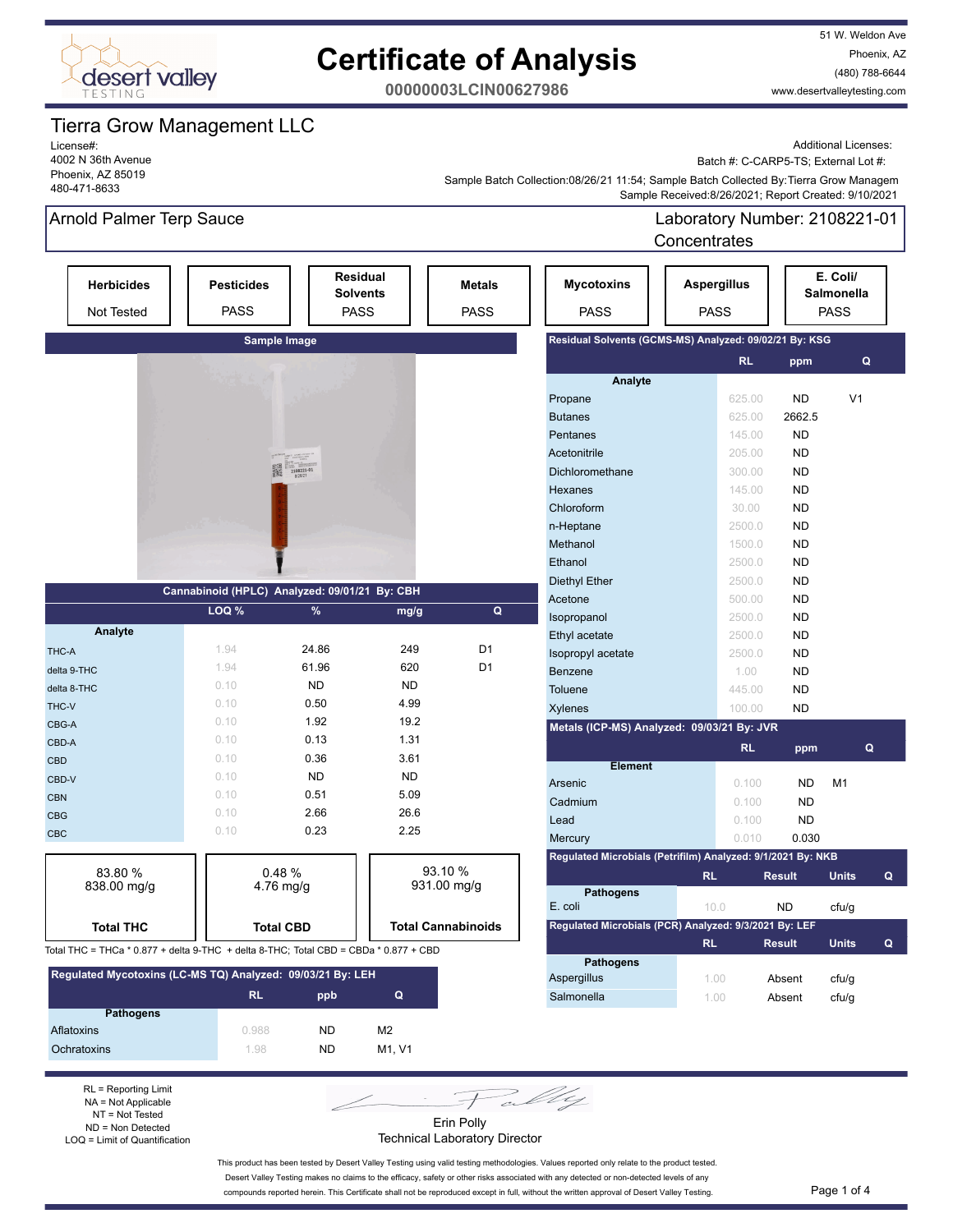

51 W. Weldon Ave Phoenix, AZ (480) 788-6644 www.desertvalleytesting.com

**00000003LCIN00627986**

### Tierra Grow Management LLC

License#: 4002 N 36th Avenue Phoenix, AZ 85019 480-471-8633

Additional Licenses:

Batch #: C-CARP5-TS; External Lot #:

Sample Batch Collection:08/26/21 11:54; Sample Batch Collected By:Tierra Grow Managem

### Arnold Palmer Terp Sauce

 Sample Received:8/26/2021; Report Created: 9/10/2021 Laboratory Number: 2108221-01

**Concentrates** 

| Pesticides (LC-MS TQ) Analyzed: 09/03/21 By: MLC |           |           |                |                          |           |           |   |  |
|--------------------------------------------------|-----------|-----------|----------------|--------------------------|-----------|-----------|---|--|
|                                                  | <b>RL</b> | ppm       | Q              |                          | <b>RL</b> | ppm       | Q |  |
| Analyte                                          |           |           |                | Analyte                  |           |           |   |  |
| Acephate                                         | 0.198     | <b>ND</b> |                | Acequinocyl              | 0.988     | ND        |   |  |
| Acetamiprid                                      | 0.099     | <b>ND</b> |                | Aldicarb                 | 0.198     | <b>ND</b> |   |  |
| Azoxystrobin                                     | 0.099     | ND        |                | <b>Bifenthrin</b>        | 0.099     | ND        |   |  |
| <b>Boscalid</b>                                  | 0.198     | <b>ND</b> |                | Carbaryl                 | 0.099     | <b>ND</b> |   |  |
| Carbofuran                                       | 0.099     | <b>ND</b> |                | Chlorpyrifos             | 0.099     | ND        |   |  |
| Diazinon                                         | 0.099     | <b>ND</b> |                | Dimethoate               | 0.099     | ND.       |   |  |
| Ethoprophos                                      | 0.099     | ND        |                | Etofenprox               | 0.198     | ND        |   |  |
| Etoxazole                                        | 0.099     | <b>ND</b> |                | Fenoxycarb               | 0.099     | ND        |   |  |
| Fenpyroximate E                                  | 0.198     | <b>ND</b> |                | Flonicamid               | 0.494     | ND        |   |  |
| Fludioxonil                                      | 0.198     | <b>ND</b> |                | Hexythiazox              | 0.494     | <b>ND</b> |   |  |
| Imazalil                                         | 0.099     | <b>ND</b> |                | Imidacloprid             | 0.198     | <b>ND</b> |   |  |
| Kresoxim-methyl                                  | 0.198     | <b>ND</b> |                | Malathion                | 0.099     | <b>ND</b> |   |  |
| Metalaxyl                                        | 0.099     | ND        |                | Methiocarb               | 0.099     | ND        |   |  |
| Methomyl                                         | 0.198     | <b>ND</b> |                | Myclobutanil             | 0.099     | ND        |   |  |
| Naled                                            | 0.247     | <b>ND</b> |                | Oxamyl                   | 0.494     | ND        |   |  |
| Piperonyl butoxide                               | 0.988     | <b>ND</b> |                | Propiconazole            | 0.198     | <b>ND</b> |   |  |
| Propoxure                                        | 0.099     | <b>ND</b> |                | Spiromesifen             | 0.099     | <b>ND</b> |   |  |
| Spirotetramat                                    | 0.099     | <b>ND</b> |                | Spiroxamine              | 0.198     | <b>ND</b> |   |  |
| Tebuconazole                                     | 0.198     | ND.       |                | Thiacloprid              | 0.099     | ND        |   |  |
| Thiamethoxam                                     | 0.099     | <b>ND</b> |                | Trifloxystrobin          | 0.099     | ND        |   |  |
| Abamectin                                        | 0.247     | <b>ND</b> |                | <b>Bifenazate</b>        | 0.099     | <b>ND</b> |   |  |
| Chlorantraniliprole                              | 0.099     | <b>ND</b> |                | Clofentezine             | 0.099     | <b>ND</b> |   |  |
| Cyfluthrin                                       | 0.988     | ND        |                | Cypermethrin             | 0.494     | <b>ND</b> |   |  |
| Daminozide                                       | 0.494     | <b>ND</b> | V <sub>1</sub> | <b>DDVP (Dichlorvos)</b> | 0.049     | <b>ND</b> |   |  |
| Fipronil                                         | 0.198     | <b>ND</b> |                | Paclobutrazol            | 0.198     | ND        |   |  |
| Permethrins                                      | 0.099     | <b>ND</b> |                | Phosmet                  | 0.099     | <b>ND</b> |   |  |
| Prallethrin                                      | 0.099     | ND        | V <sub>1</sub> | Pyrethrins               | 0.494     | <b>ND</b> |   |  |
| Pyridaben                                        | 0.099     | <b>ND</b> | M <sub>2</sub> | Spinosad                 | 0.099     | <b>ND</b> |   |  |
| Chlorfenapyr                                     | 0.988     | ND        | L1             |                          |           |           |   |  |

#### **RL ppm Herbicides (LC-MS TQ) Analyzed: By: Q**

Pendimethalin NT NT NT

**Analyte**

RL = Reporting Limit NA = Not Applicable NT = Not Tested ND = Non Detected LOQ = Limit of Quantification

Fally

Erin Polly Technical Laboratory Director

This product has been tested by Desert Valley Testing using valid testing methodologies. Values reported only relate to the product tested. Desert Valley Testing makes no claims to the efficacy, safety or other risks associated with any detected or non-detected levels of any compounds reported herein. This Certificate shall not be reproduced except in full, without the written approval of Desert Valley Testing. Page 2 of 4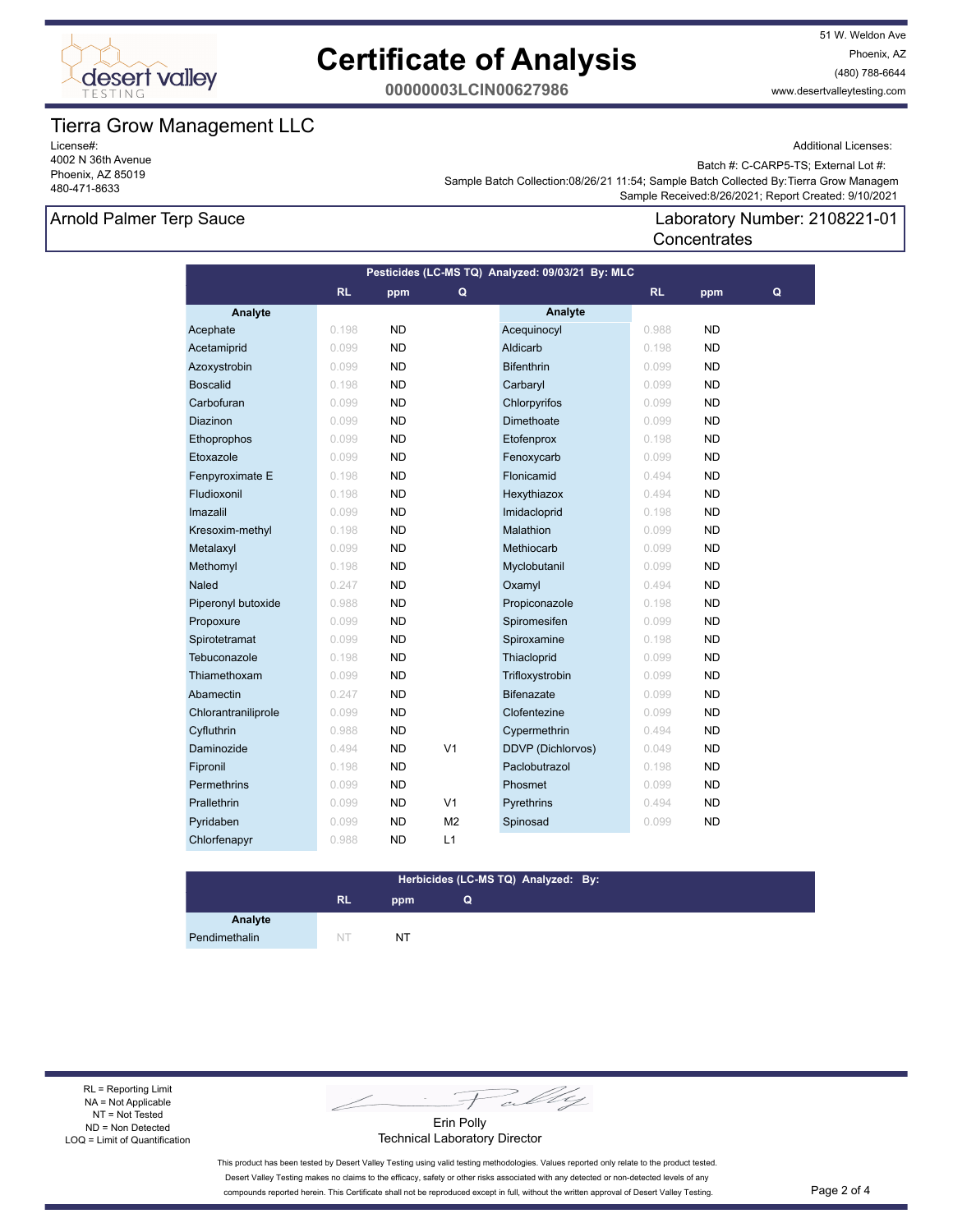

51 W. Weldon Ave Phoenix, AZ (480) 788-6644 www.desertvalleytesting.com

**00000003LCIN00627986**

## Tierra Grow Management LLC

License#: 4002 N 36th Avenue Phoenix, AZ 85019

Additional Licenses:

Batch #: C-CARP5-TS; External Lot #:

Laboratory Number: 2108221-01

المعرفة المعرفة المعرفة المعرفة المعرفة المعرفة المعرفة المعرفة المعرفة المعرفة المعرفة المعرفة المعرفة المعرفة<br>1480-471-8633 Sample Received:8/26/2021; Report Created: 9/10/2021 Sample Batch Collection:08/26/21 11:54; Sample Batch Collected By:Tierra Grow Managem

**Terpenes (GCMS-MS) Analyzed: By:** 

**Concentrates** 

#### Arnold Palmer Terp Sauce

|           |               | Non-Regulated Microbials (PetriFilms) Analyzed: By: |   |  |  |  |  |  |  |
|-----------|---------------|-----------------------------------------------------|---|--|--|--|--|--|--|
| <b>RL</b> | <b>Result</b> | <b>Units</b>                                        | Q |  |  |  |  |  |  |
|           |               |                                                     |   |  |  |  |  |  |  |
| NT        | NT            | cfu/g                                               |   |  |  |  |  |  |  |
| NT        | NT            | cfu/g                                               |   |  |  |  |  |  |  |
| NT        | NT            | cfu/q                                               |   |  |  |  |  |  |  |
| NT        | NT            | cfu/g                                               |   |  |  |  |  |  |  |
| NT        | NT            | cfu/q                                               |   |  |  |  |  |  |  |
|           |               |                                                     |   |  |  |  |  |  |  |

| Water Activity (Moisture Reacter) Analyzed: By: |    |           |   |  |  |  |
|-------------------------------------------------|----|-----------|---|--|--|--|
|                                                 |    | <b>AW</b> | Q |  |  |  |
| Compound                                        |    |           |   |  |  |  |
| <b>Water Activity</b>                           |    | NT        |   |  |  |  |
| Moisture (Drying Oven) Analyzed: By:            |    |           |   |  |  |  |
|                                                 |    | $\%$      | Q |  |  |  |
| <b>Compound</b>                                 |    |           |   |  |  |  |
| <b>Percent Moisture</b>                         | NT | NT        |   |  |  |  |
| pH Test (HannHI11310) Analyzed: By:             |    |           |   |  |  |  |
|                                                 |    | <b>NA</b> | Q |  |  |  |
| Compound                                        |    |           |   |  |  |  |
| рH                                              |    | NT        |   |  |  |  |

|                             | mg/g      | %  | Q |
|-----------------------------|-----------|----|---|
| Compound                    |           |    |   |
| alpha-Bisabolol             | NΤ        | NT |   |
| (-)-Borneol and (+)-Borneol | NT        | NT |   |
| Camphene                    | NΤ        | NT |   |
| Camphor                     | NΤ        | NT |   |
| beta-Caryophyllene          | NT        | NΤ |   |
| trans-Caryophyllene         | <b>NT</b> | NT |   |
| Caryophyllene Oxide         | NT        | NT |   |
| alpha-Cedrene               | NΤ        | NT |   |
| Cedrol                      | NΤ        | NΤ |   |
| Endo-fenchyl Alcohol        | NT        | NT |   |
| Eucalyptol                  | NT        | NΤ |   |
| Fenchone                    | NT        | NT |   |
| Geraniol                    | NΤ        | NT |   |
| Geranyl acetate             | NT        | NT |   |
| Guaiol                      | <b>NT</b> | NT |   |
| Hexahydrothymol             | NT        | NΤ |   |
| alpha-Humulene              | NΤ        | NΤ |   |
| Isoborneol                  | NT        | NT |   |
| Isopulegol                  | NT        | NT |   |
| Limonene                    | NT        | NΤ |   |
| Linalool                    | NΤ        | NΤ |   |
| p-Mentha-1,5-diene          | NΤ        | NT |   |
| beta-Myrcene                | NΤ        | NΤ |   |
| trans-Nerolidol             | <b>NT</b> | NT |   |
| Ocimene                     | NT        | NT |   |
| alpha-Pinene                | NT        | NΤ |   |
| beta-Pinene                 | NΤ        | NΤ |   |
| Pulegone                    | NΤ        | NΤ |   |
| Sabinene                    | NT        | NΤ |   |
| Sabinene Hydrate            | <b>NT</b> | NT |   |
| gamma-Terpinene             | NT        | NT |   |
| alpha-Terpinene             | NΤ        | NT |   |
| 3-Carene                    | NΤ        | NΤ |   |
| <b>Terpineol</b>            | NT        | NΤ |   |
| Terpinolene                 | NT        | NΤ |   |
| Valencene                   | <b>NT</b> | NT |   |
| <b>Nerol</b>                | NΤ        | NΤ |   |
| cis-Nerolidol               | NΤ        | NΤ |   |
| <b>Total Terpenes</b>       | NT        | NT |   |

#### RL = Reporting Limit NA = Not Applicable NT = Not Tested ND = Non Detected LOQ = Limit of Quantification

Fally

Erin Polly Technical Laboratory Director

This product has been tested by Desert Valley Testing using valid testing methodologies. Values reported only relate to the product tested. Desert Valley Testing makes no claims to the efficacy, safety or other risks associated with any detected or non-detected levels of any compounds reported herein. This Certificate shall not be reproduced except in full, without the written approval of Desert Valley Testing. Page 3 of 4